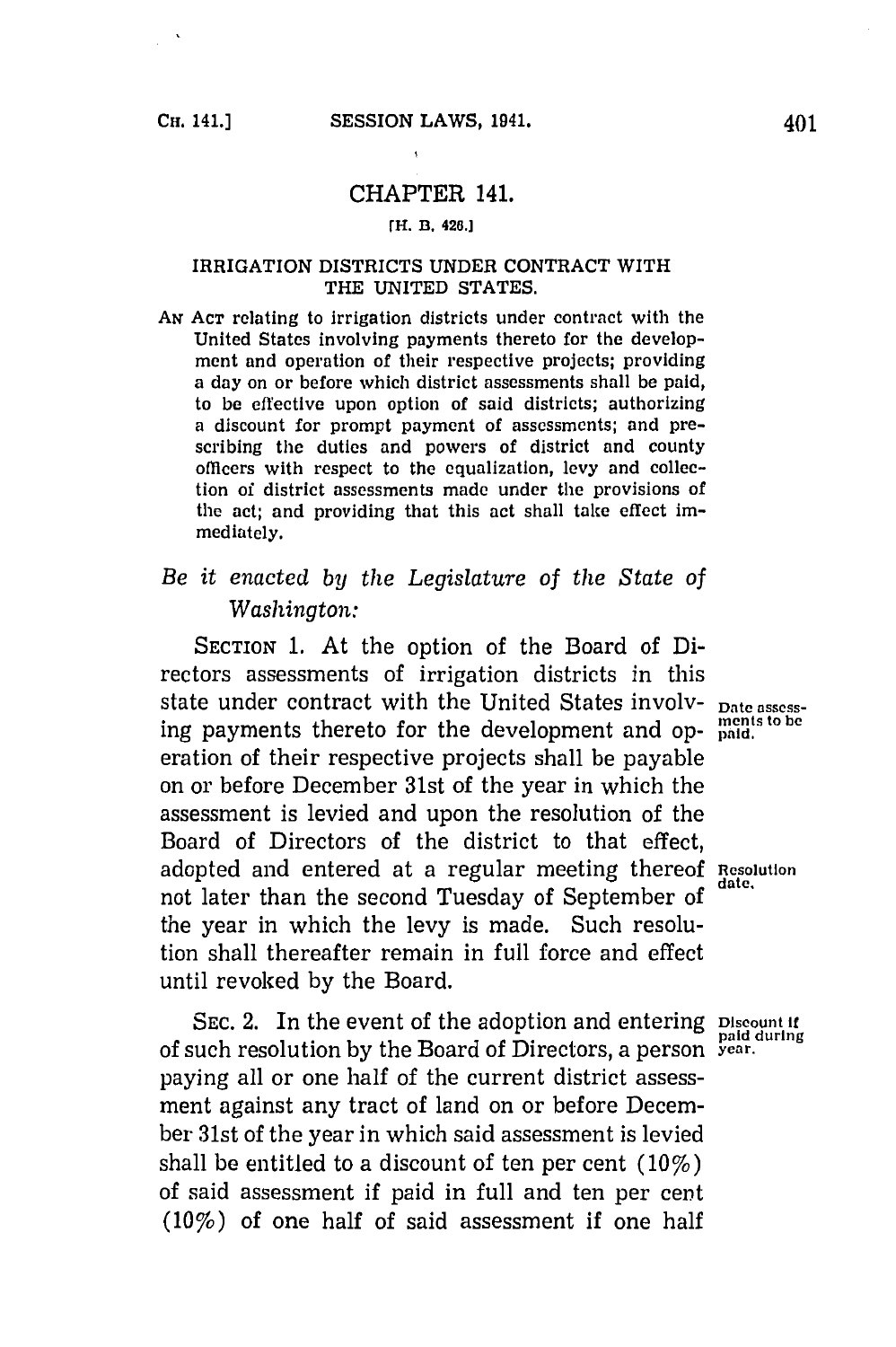**Discount,** only is paid. In the event one half of said assessment is paid on or before December 31st as aforesaid, the payer of the second half of said assessment shall be entitled to a discount of ten per cent (10%) of the amount of said second half of said assessment if the same is paid on or before May 31st, next following the December payment. No discount shall be made for payment of district assessments except as herein specifically provided.

**Board to act SEC. 3.** Said Board of Directors shall adopt and **as board of** enter a resolution fixing the day, hour, and place when and where the Board will convene as a Board of Equalization to equalize the assessment roll and a copy of the resolution adopting December 31st as **Publication the day on or before which assessments shall be of resolution** and notice. **paid, together with a notice signed by the Secretary and notice,** paid, together with a notice signed **by** the Secretary stating the day, hour, and place of the meeting of the Board of Equalization, shall be published for two consecutive weekly issues prior to the day of the convening of the Board of Equalization in some newspaper of general circulation in the district to be previously designated **by** the District Board.

**Roll to be SEC.** 4. The officers of said district shall cause **delivered to** said assessments to be made, levied and equalized and the assessment roll and any parts thereof to be delivered to the proper County Treasurers on or be-**Date,** fore December 10th of said year and upon receipt of a certified copy of said resolution adopting December 31st as the day on or before which assessments shall be paid, the county officers charged with the collection of irrigation district assessments shall **Duty to** be authorized and it shall be their duty respectively **collect.** to collect the same in accordance with the provisions of this act and of said resolution and to account for collections in the manner provided **by** the irrigation district law.

> **SEC. 5.** Irrigation district assessments levied and becoming payable under the provisions of this act